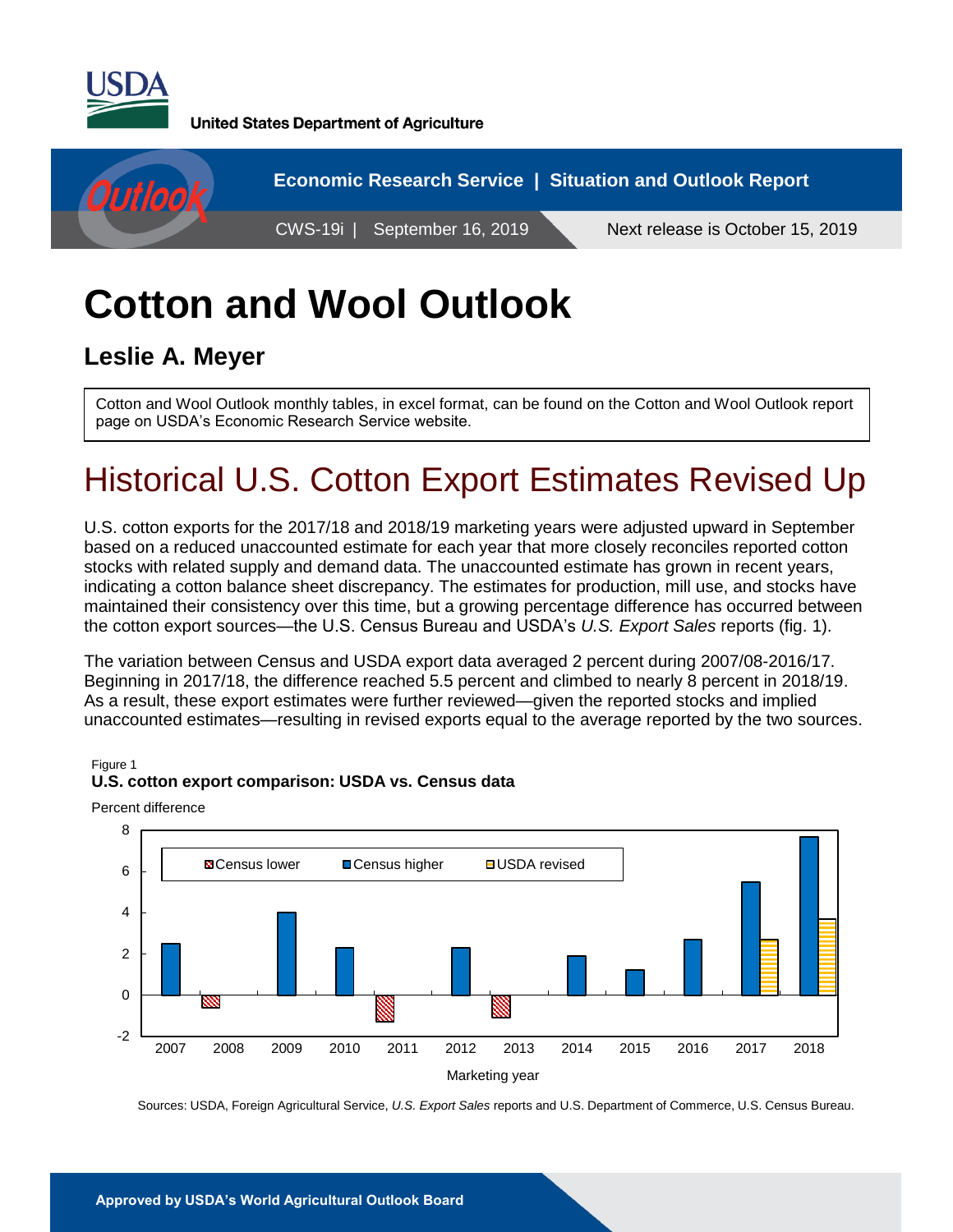## **Domestic Outlook**

#### U.S. 2019 Cotton Crop Forecast Reduced in September

According to USDA's September *Crop Production* report, 2019 U.S. cotton production is forecast at nearly 21.9 million bales, 654,000 bales below the August estimate but still 3.5 million bales above the 2018 crop. The smaller September forecast is attributable to a reduced area estimate and a lower projected national yield. If realized, the 2019 U.S. cotton crop would remain the largest since 2005's record of 23.9 million bales.

U.S. cotton planted area for 2019 was lowered slightly (1 percent) in September based on acreage reported to USDA's Farm Service Agency (FSA). Planted area was estimated at nearly 13.8 million acres by USDA's National Agricultural Statistics Service (NASS), while harvested acreage was projected at 12.5 million acres, also down 1 percent from the August forecast. As a result, abandonment in 2019 is projected at 9 percent, compared with approximately 27.5 percent in 2018. The national yield is projected at 839 pounds per harvested acre this season, slightly below the 5-year average of 848 pounds. For current production estimates by State, see table 10 published separately with this report.

The 2019 U.S. upland cotton crop is forecast at 21.1 million bales, 20 percent (3.6 million bales) above last season. During the previous 20 years, the September upland cotton forecast was below the final estimate 9 times and above it 11 times. Past differences between the September forecast and the final upland estimate indicate that chances are 2 out of 3 that 2019 production will range between 19.8 million and 22.5 million bales.

Compared with last season, 2019 upland cotton production is forecast higher in each region of the Cotton Belt (fig. 2). For the Southwest, upland production is projected at 9.1 million bales, 1.2 million above last season but below the 2017 record of 10.5 million bales. Although 2019 planted area (7.9 million acres) is estimated below the previous year, below-average

#### Figure 2 **U.S. regional upland cotton production**

Million bales



Source: USDA, *Crop Production* reports.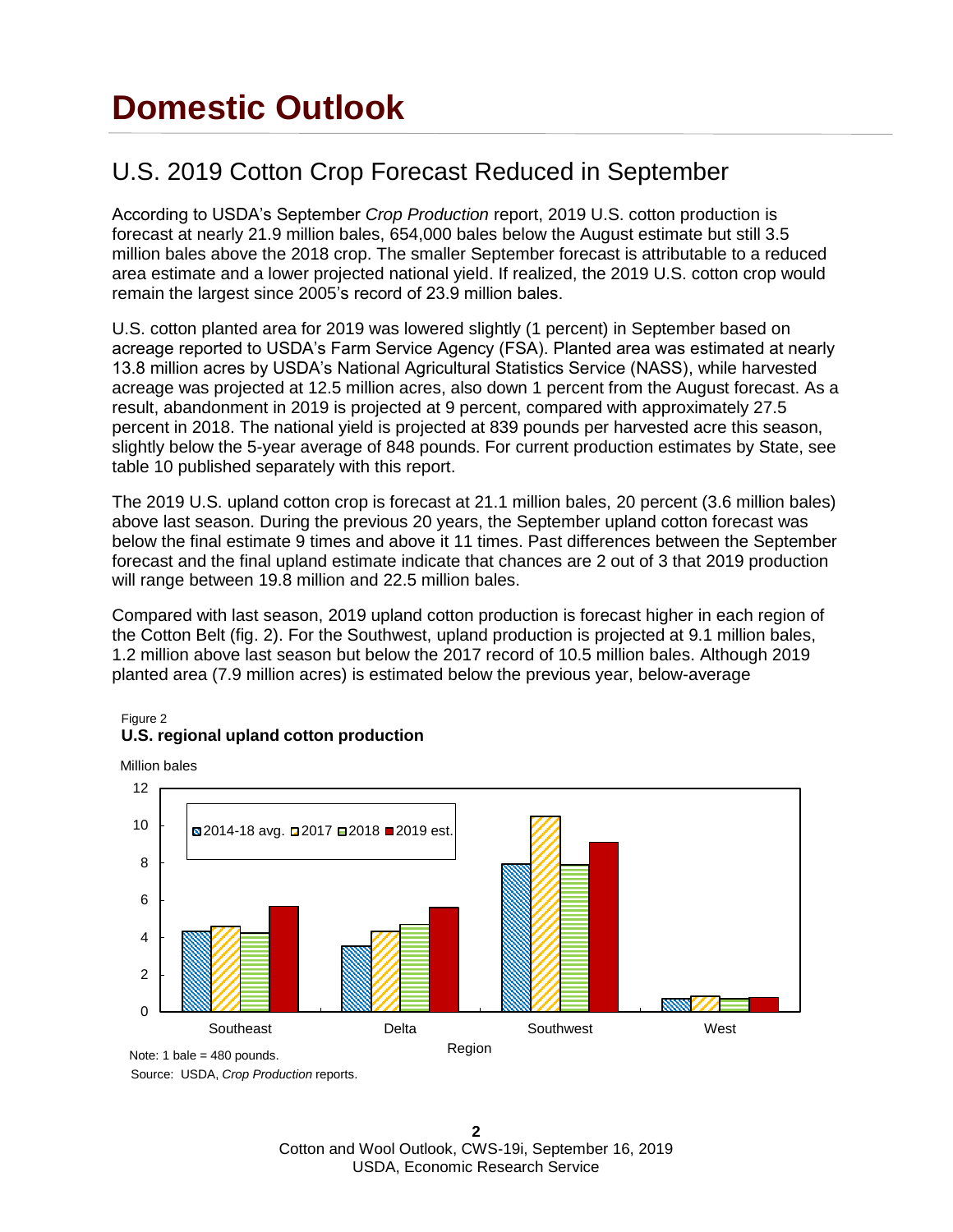abandonment—projected at 14.5 percent in 2019—is expected to increase harvested acreage (6.7 million acres) to its highest level since 1981. The region's yield is forecast at 649 pounds per harvested acre, below the last several seasons.

In the Southeast, 2019 cotton production is forecast at 5.7 million bales, one of the largest crops on record. The higher production is based on increased area—the highest since 2011—and expectations for the third highest yield on record. The region's yield is forecast at 927 pounds per harvested acre, well above the 5-year average of 861 pounds. In the Delta, 2019 cotton production is expected to expand for the fourth consecutive season—reaching 5.6 million bales. With a yield of 1,140 pounds per harvested acre projected slightly below the 2018 record, the region is forecast to have its largest cotton crop since 2006.

In the West, the 2019 upland crop is expected to reach 785,000 bales, compared with 738,000 bales in 2018. Although the upland cotton area decreased slightly this season, an aboveaverage yield of 1,460 pounds per harvested acre helped increase the level of production for 2019. In addition, the extra-long staple (ELS) crop—grown mainly in the West—is projected at 717,000 bales in 2019, down from 801,000 bales in 2018 but still the second largest crop since 2012. Area has shifted out of ELS production recently as stocks have risen and prices declined.

U.S. cotton crop development in early September is running ahead of last season and the 5 year average. As of September 8, 43 percent of the cotton crop had bolls opening, compared with last season's 38 percent and the 2014-18 average of 37 percent. In addition, U.S. cotton crop conditions have continued above last season and are near the 5-year average (fig. 3). As of September 8, 43 percent of the 2019 area was rated "good" or "excellent," compared with 38 percent a year ago, while 18 percent was rated "poor" or "very poor," compared with 34 percent in 2018.



#### Figure 3 **U.S. cotton crop conditions**

Index (3=fair and 4=good)

Source: USDA, *Crop Progress* reports.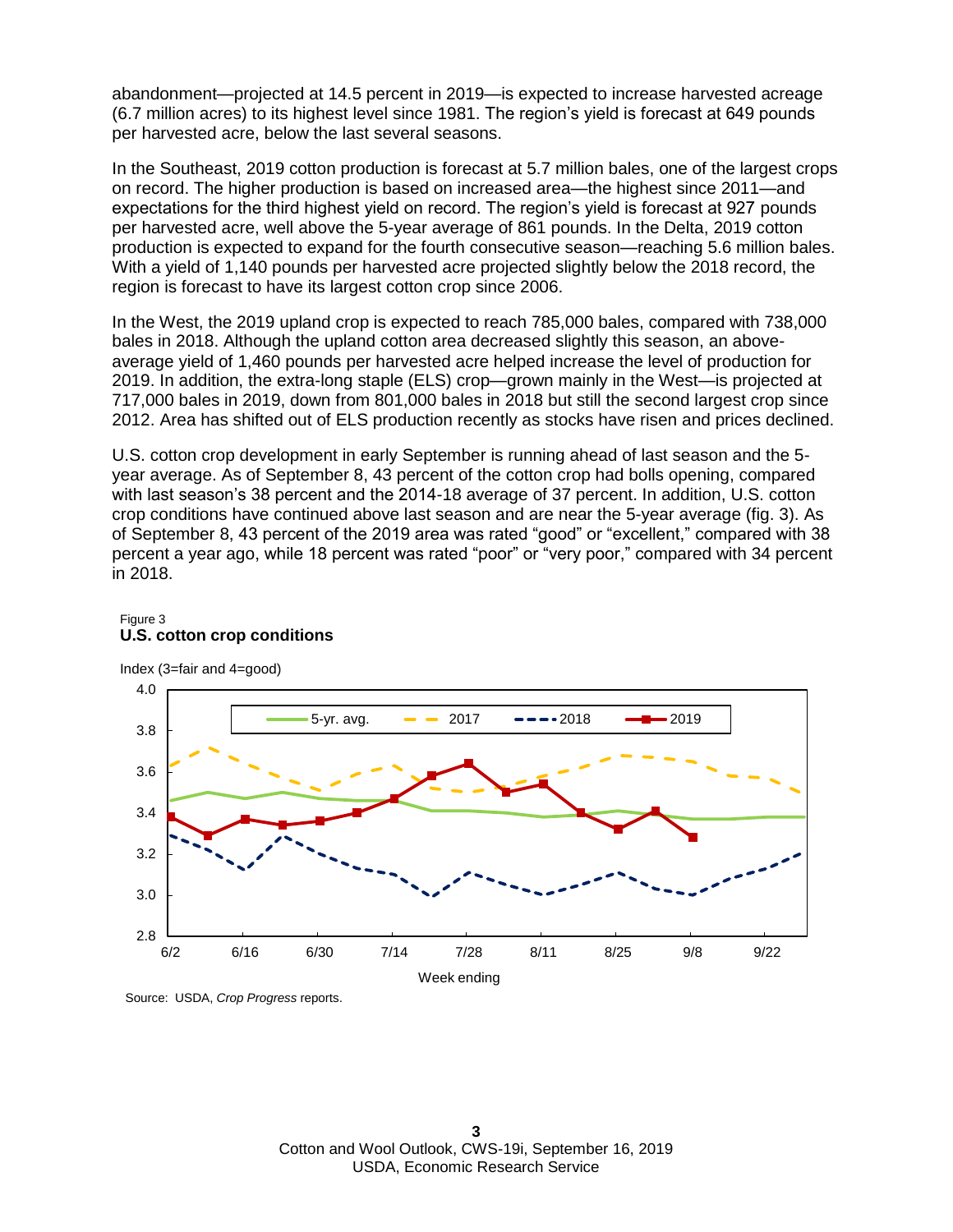### U.S. Cotton Demand Reduced in 2019/20; Stocks Unchanged

The estimate for U.S. cotton demand in 2019/20 decreased 4 percent in September to 19.5 million bales, 10 percent above 2018/19 but equal to 2017/18. Mill use for 2019/20 is forecast at 3.0 million bales, similar to last season. U.S. exports, however, are projected at 16.5 million bales for 2019/20; despite a 700,000-bale reduction this month, U.S. cotton exports are forecast at their second highest on record, behind only 2005/06. Despite larger supply expectations in 2019/20, reduced prospects for global mill demand—coupled with competitive supplies from other exporters—are likely to limit U.S. cotton export expansion this season. As a share of global trade, U.S. cotton exports are projected to rise slightly from 36 percent in 2018/19 to 38 percent this season.

With offsetting adjustments in supply and demand, the September U.S. 2019/20 ending stocks estimate remains forecast at 7.2 million bales, nearly 50 percent above last season and the highest since 2007/08. The stocks-to-use ratio is expected to climb to 37 percent by the end of 2019/20, the largest in over a decade. Based on these supply and demand estimates, the 2019/20 upland cotton farm price is forecast at 58 cents per pound, 12.5 cents per pound below the 2018/19 estimate. The final 2018/19 upland farm price estimate will be released in October.

### Revisions to 2017/18 and 2018/19 U.S. Supply and Demand

As discussed at the beginning of this report, U.S. cotton exports for 2017/18 and 2018/19 were increased in September as reductions were made to the unaccounted estimate in the respective supply and demand balance sheets. For 2017/18, U.S. cotton exports were increased 432,000 bales and are now estimated at nearly 16.3 million bales, while exports for 2018/19 were raised 546,000 bales and are now estimated at about 14.8 million bales. These export levels were obtained by averaging the shipment data reported by the Census Bureau and USDA's *U.S. Export Sales* reports after review of the discrepancy between reported stocks and unaccounted estimates in the cotton balance sheets. Also, based on preliminary 2018/19 data, U.S. mill use was reduced slightly to 2.975 million bales this month.

In addition, cotton stocks data collected and reported by FSA and NASS led to the computation of U.S. cotton ending stocks for 2018/19, which are estimated at 4.85 million bales, compared with 4.2 million bales estimated for 2017/18. For details on the calculation of U.S. cotton ending stocks, see the Highlight section in this report.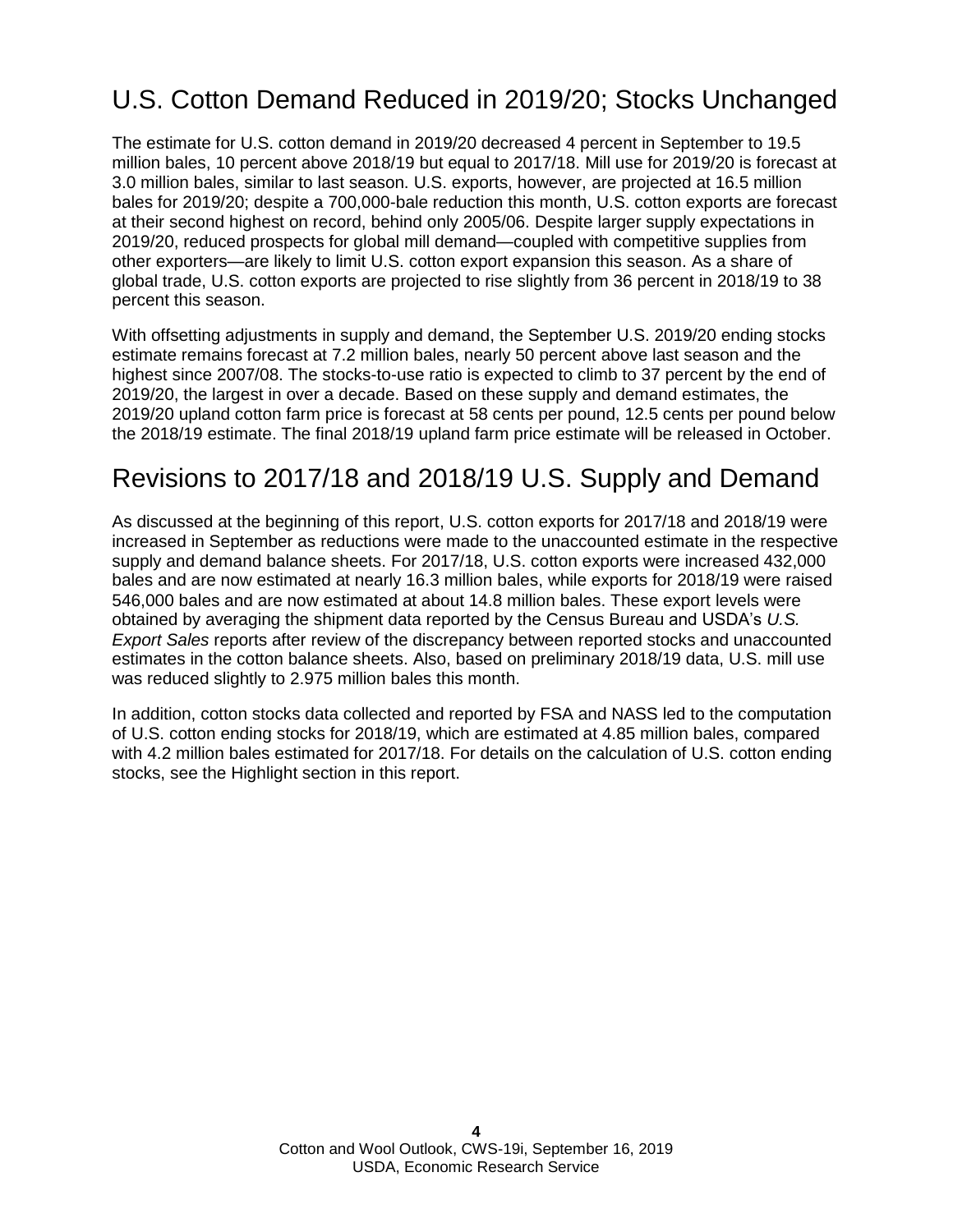### Higher Global Cotton Production Forecast in 2019/20

World cotton production in 2019/20 is projected at 124.9 million bales, 700,000 bales below last month's projection but still 5 percent above 2018/19. Additional area is expected to be harvested in 2019/20, and an improved global yield this season is forecast to increase the 2019/20 crop to its second largest on record. Global harvested area in 2019/20 is forecast at 34.7 million hectares (85.6 million acres), as area expectations are higher for a number of producing countries, particularly the United States, where abandonment is forecast much lower than in 2018/19. Meanwhile, the global yield is forecast at 785 kilograms/hectare (kg/ha) in 2019/20, equivalent to 700 pounds per harvested acre.

For India, cotton area in 2019/20 is projected at 12.7 million hectares, slightly above a year ago, as the monsoon has improved planting expectations, and relative domestic prices favor cotton over other crops. In addition, a rebound in yield (506 kg/ha) closer to the 5-year average is projected to increase the crop 3 million bales to 29.5 million bales in 2019/20.

For China, 2019/20 cotton area is forecast marginally lower at 3.45 million hectares, as cotton area remains concentrated in the western region of Xinjiang. The national yield is forecast higher at 1,751 kg/ha but below the 2017/18 record of 1,761 kg/ha. As a result, production is forecast unchanged year-over-year at 27.75 million bales. Meanwhile, cotton area and production in Pakistan are projected to rise in 2019/20. While area rebounds nearly 9 percent to 2.5 million hectares, production is expected to rise 5 percent to 8.0 million bales; the associated yield is 697 kg/ha, which is slightly above the previous 2-year average.

For the Southern Hemisphere countries of Brazil and Australia, cotton area and production are anticipated lower for the 2019/20 season, but planting will not begin for several months. For Brazil, an estimated record crop of 12.8 million bales was produced in 2018/19, so a reduction for 2019/20 is expected with slightly smaller area and a yield that is below the 2018/19 record of 1,731 kg/ha. Brazil's cotton production estimate for 2019/20 is 12.0 million bales, with a yield of 1,686 kg/ha. For Australia, area is expected to be cut nearly in half due to the lack of rainfall to date for the upcoming dryland planting as well as the very low reservoir levels that supply water to the irrigated cotton acreage. Cotton area in Australia for 2019/20 is estimated at 200,000 hectares, with production reaching only 1.4 million bales, the lowest since 2007/08.

#### World Cotton Mill Use Growth Seen Limited in 2019/20

Global cotton consumption in 2019/20 is forecast at 121.7 million bales, 1 percent above the 2018/19 estimate. World cotton mill use decreased 2 percent in 2018/19 after a growth of 5.7 percent in 2017/18. For 2019/20, consumer demand for cotton products in a number of countries around the world appears to be slowing, which is expected to limit the growth in mill use this season.

Of the top six cotton-spinning countries—China, India, Pakistan, Bangladesh, Turkey, and Vietnam—growth is expected only in India and Vietnam in 2019/20 (fig. 4). Combined, the six countries are projected to account for 73 percent of the total world cotton mill use in 2019/20, similar to a year earlier but 5 percentage points below the 2015-17 average. For China, cotton mill use is forecast at 39.5 million bales in 2019/20, down from 41.0 million bales just two years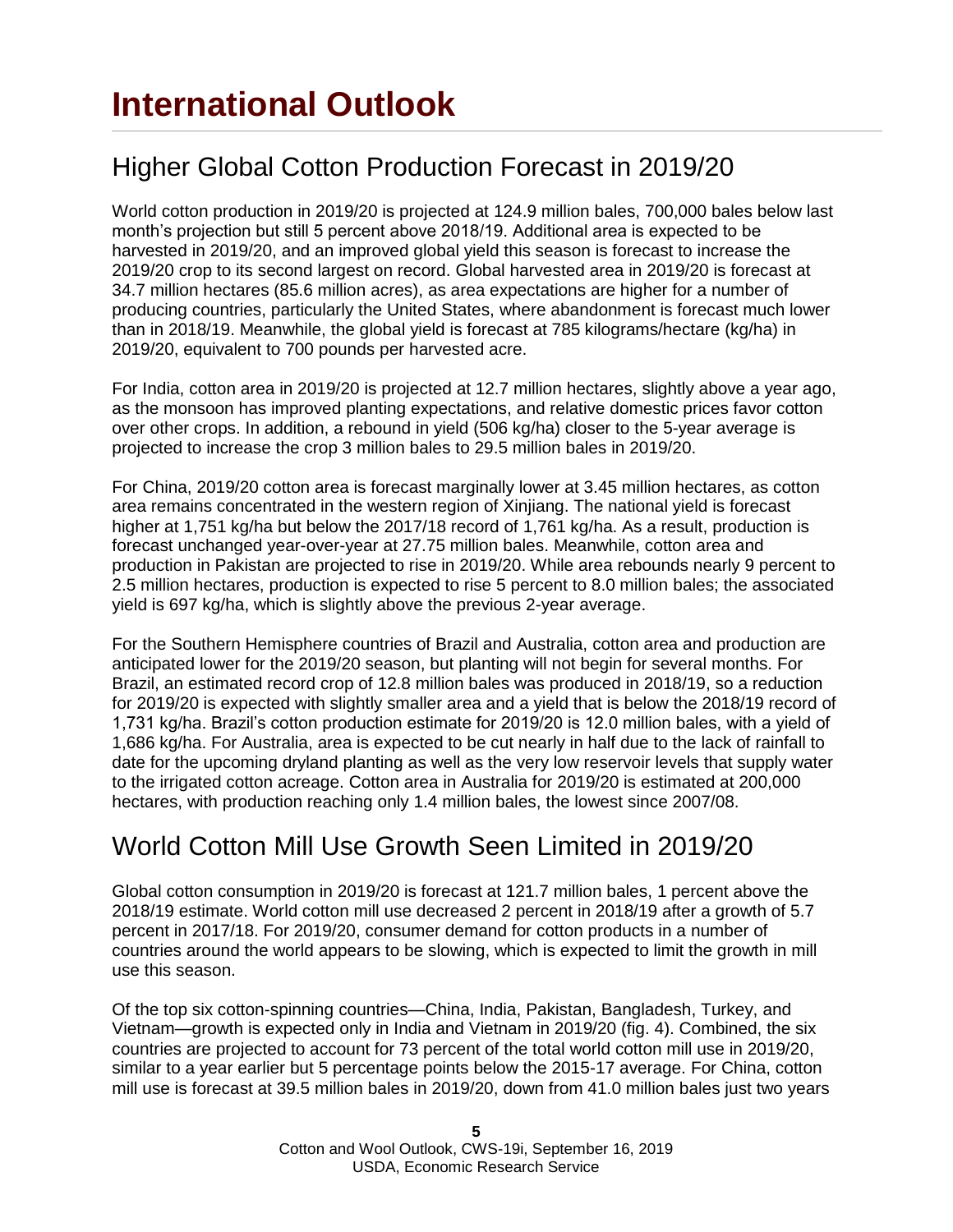#### Figure 4 **Share of total cotton consumption by major spinner**

Percent



Source: USDA, *World Agricultural Supply and Demand Estimates* reports.

ago. In 2019/20, China is expected to account for 32 percent of the global cotton consumption total. In contrast, India's consumption is forecast to rise 3 percent to 24.75 million bales. Consequently, India's share of world cotton mill use is projected at 20 percent, similar to its recent average.

For Pakistan, Bangladesh, and Turkey, cotton mill use is projected flat in 2019/20 at 10.7 million bales, 7.4 million bales, and 6.8 million bales, respectively. Likewise, these countries' share of global mill use remains similar to 2018/19, with a combined share of approximately 21 percent. On the other hand, Vietnam is expected to continue growing, with cotton mill use there projected to reach a record 7.5 million bales in 2019/20, an expansion of more than 5.5 percent year-overyear. As a result, Vietnam is forecast to become the fourth largest cotton-spinning country in 2019/20, with its share of the world total surpassing 6 percent for the first time.

### Global Cotton Trade and Ending Stocks Increased

World cotton trade is forecast at 43.3 million bales in 2019/20, 2.2 million bales above a year earlier and the highest since 2012/13's record of 46.4 million bales. This season's increase is largely attributable to Brazil, as offsetting changes occur for the United States and Australia. With Brazil's record 2018/19 crop, shipments there are expected to climb to 8.5 million bales, or a growth rate of 41 percent in 2019/20. In contrast, a reduced Australian crop in 2018/19 and expectations for an even smaller crop in 2019/20 will limit exports considerably. For the major importers, China is projected to lead the way, importing an estimated 10.0 million bales in 2019/20. China is expected to increase its imports as the country adds foreign cotton to the national reserve for rotational purposes.

Based on the latest cotton supply and demand estimates, global ending stocks are projected at 83.7 million bales in 2019/20, 3 million bales (nearly 4 percent) above the beginning level and the highest since 2015/16 (fig. 5). Stocks in 2019/20 are expected to increase similarly in both India and the United States, with each country's stocks rising about 2.4 million bales from the year before. Stocks in India are forecast at nearly 12.4 million bales in 2019/20, or 15 percent of the global total. For China—the largest holder of cotton supplies—cotton stocks this season are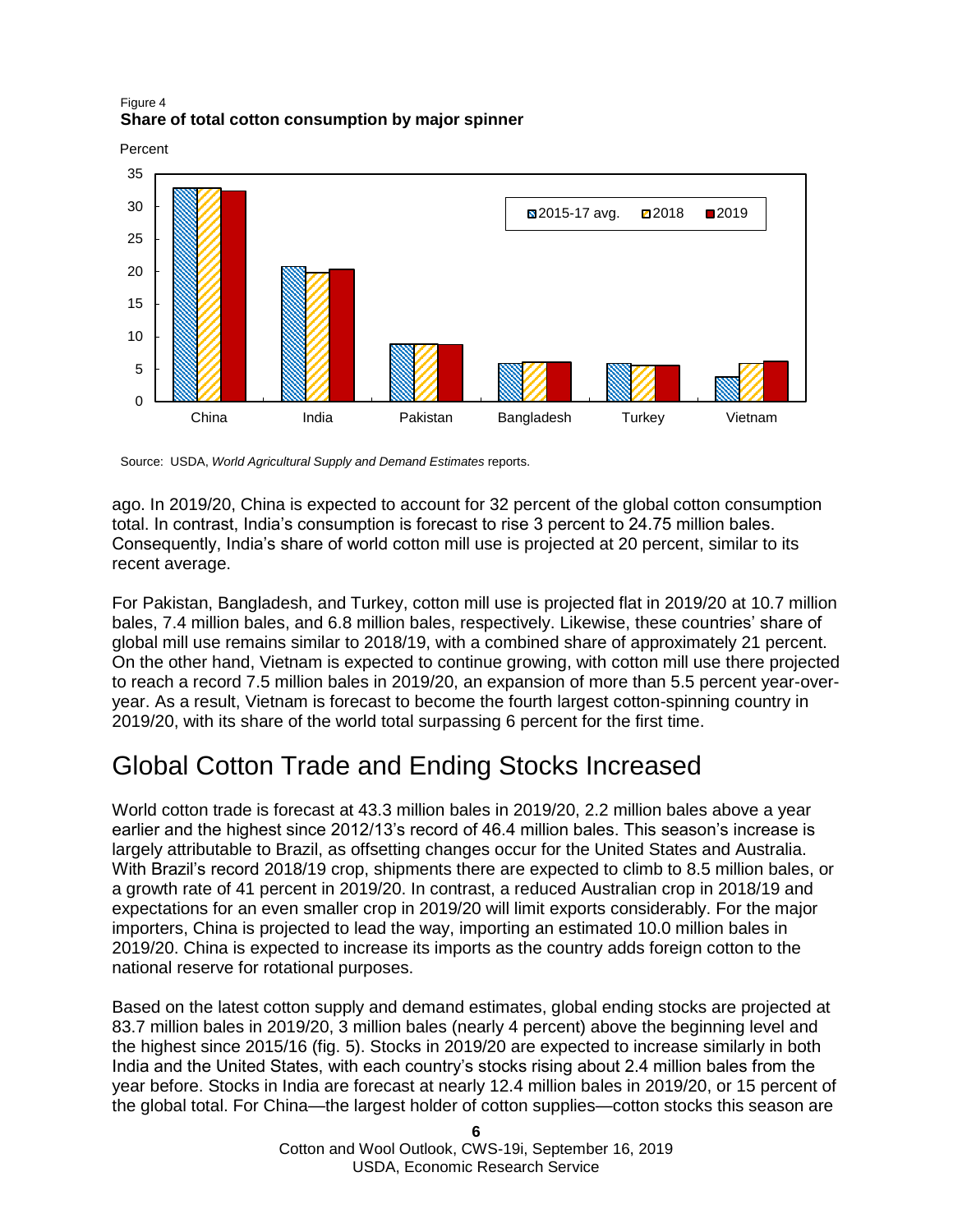projected at 33.8 million bales, 5 percent lower than in 2018/19, for a 40-percent global share. Meanwhile, the world stocks-to-use ratio is estimated at 69 percent in 2019/20, the highest in 3 years. As a result, the 2019/20 Cotlook A-Index price is expected to decline once again, decreasing to near 70 cents per pound, similar to the level seen 4 years ago.



#### Figure 5 **Global cotton stocks and prices**

Sources: Cotlook and USDA, Interagency Commodity Estimates Committee.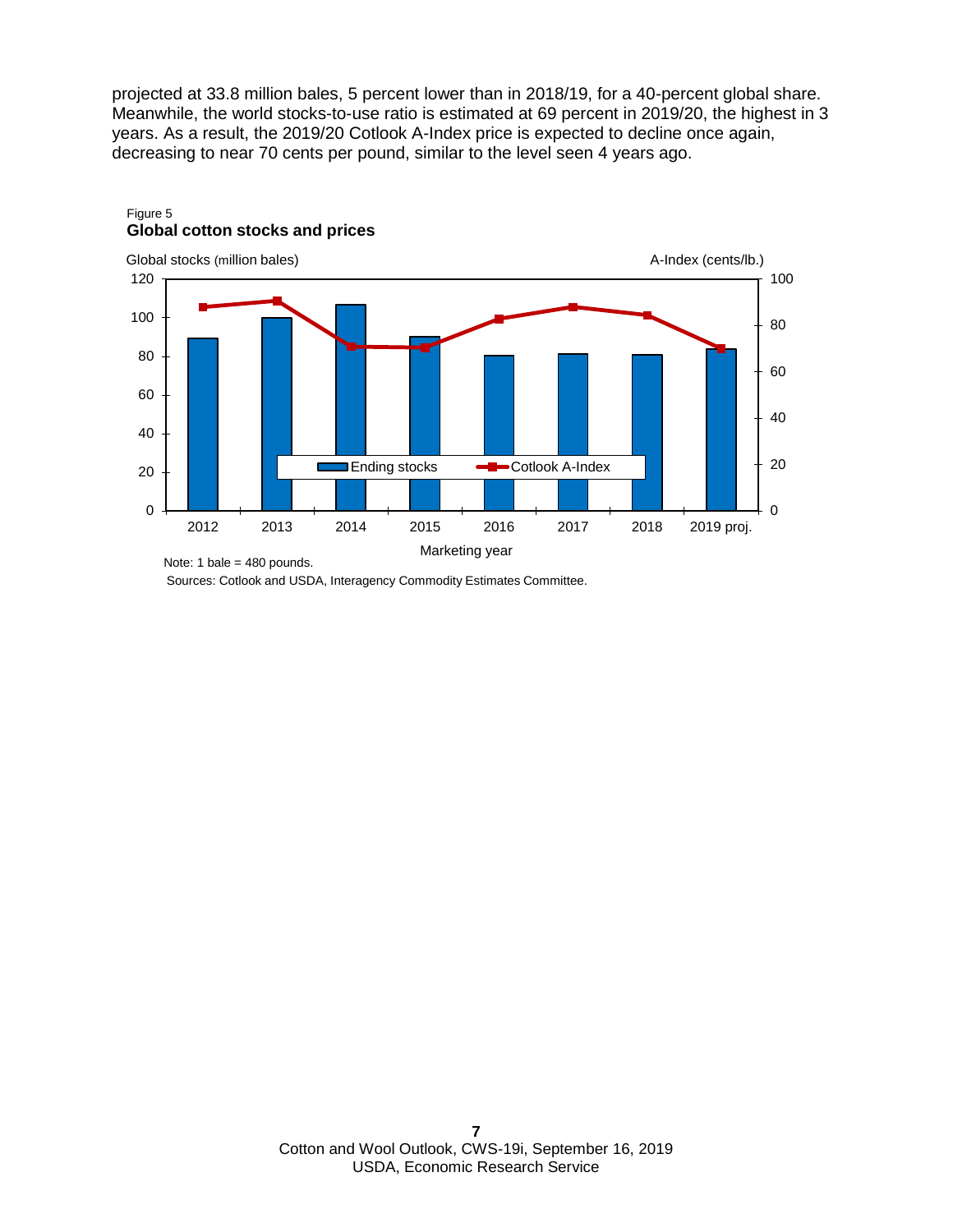# **Highlight**

### Calculating U.S. Cotton Ending Stocks for 2018/19

U.S. cotton supply, demand, and stocks estimates are updated monthly in USDA's *World Agricultural Supply and Demand Estimates (WASDE)* report. During most of the marketing year, the ending stocks estimate is a function of the cotton supply estimate for the season minus the cotton demand estimate; in addition, in most months, a nominal quantity is added or subtracted to allow ending stocks to round to the nearest 100,000 bales. However, once the season has ended, USDA's cotton Interagency Commodity Estimates Committee (ICEC) is tasked with finalizing ending stocks based on actual stock surveys and other relevant data.

Historically, the U.S. Census Bureau surveyed and reported end-of-season cotton stocks in three categories: stocks in public warehouses, stocks in consuming establishments, and stocks "elsewhere." The elsewhere category was partially estimated, as it included cotton in private storage and cotton in transit. The Census report was used by the cotton ICEC as "official" stocks at the end of each season, with the difference between USDA's supply and demand estimate and the Census estimate placed in a residual "unaccounted" category in the *WASDE* report. However, the Census survey was eliminated in the fall of 2011, and the cotton ICEC had to rely on incomplete data to estimate U.S. cotton ending stocks for several seasons.

Beginning in 2015, USDA's National Agricultural Statistics Service (NASS) assumed responsibility for reporting U.S. cotton stocks. NASS determined that existing USDA, Farm Service Agency (FSA) reports are appropriate sources for the following categories of cotton stocks: stocks in public storage and upland cotton stocks in consuming establishments.

For stocks in public storage, see the *Bales Made Available for Shipment (BMAS)* report. For the upland cotton stocks in consuming establishments, see the *Cotton Consumption and Inventory* report (also known as the *Economic Adjustment Assistance Program* report). Both reports can be downloaded from the FSA website. Locate the "Commodity Operations" tab under "Programs and Services" and click on "Program Area Links." Then, click on "Cotton" to find these reports.

In addition, the NASS survey includes extra-long staple (ELS) cotton stocks in consuming establishments and all cotton stocks in private storage (cotton in storage not covered by the *BMAS* report). For these data, see the *Cotton System Consumption and Stocks* report, which can be downloaded from the NASS website. Locate the report under "Publications by Date" and click on "September." The 2019 report was released on September 3.

Table A presents the components used to calculate the 2018/19 U.S. cotton ending stocks estimate, with adjustments made to reflect the lag between the report dates and the end of the marketing year on July 31. Since the establishment of the NASS survey in 2015, reports now exist for all stocks categories except for stocks in transit (including stocks at ports). This category is estimated by the cotton ICEC using the Foreign Agricultural Service's (FAS) *Export Sales* shipment data. In addition, the calculation includes a deduction for any reported ginnings of new crop cotton before the end of the marketing year.

Based on the available data, U.S. cotton stocks on July 31, 2019—the end of the 2018/19 marketing year—are computed to be 4.85 million statistical (480-pound) bales. The final U.S. stock estimate is 650,000 bales above the revised 2017/18 estimate of 4.2 million bales. Although stocks are the highest in 10 years, the stocks-to-use ratio of 27 percent is only the highest since 2015/16.